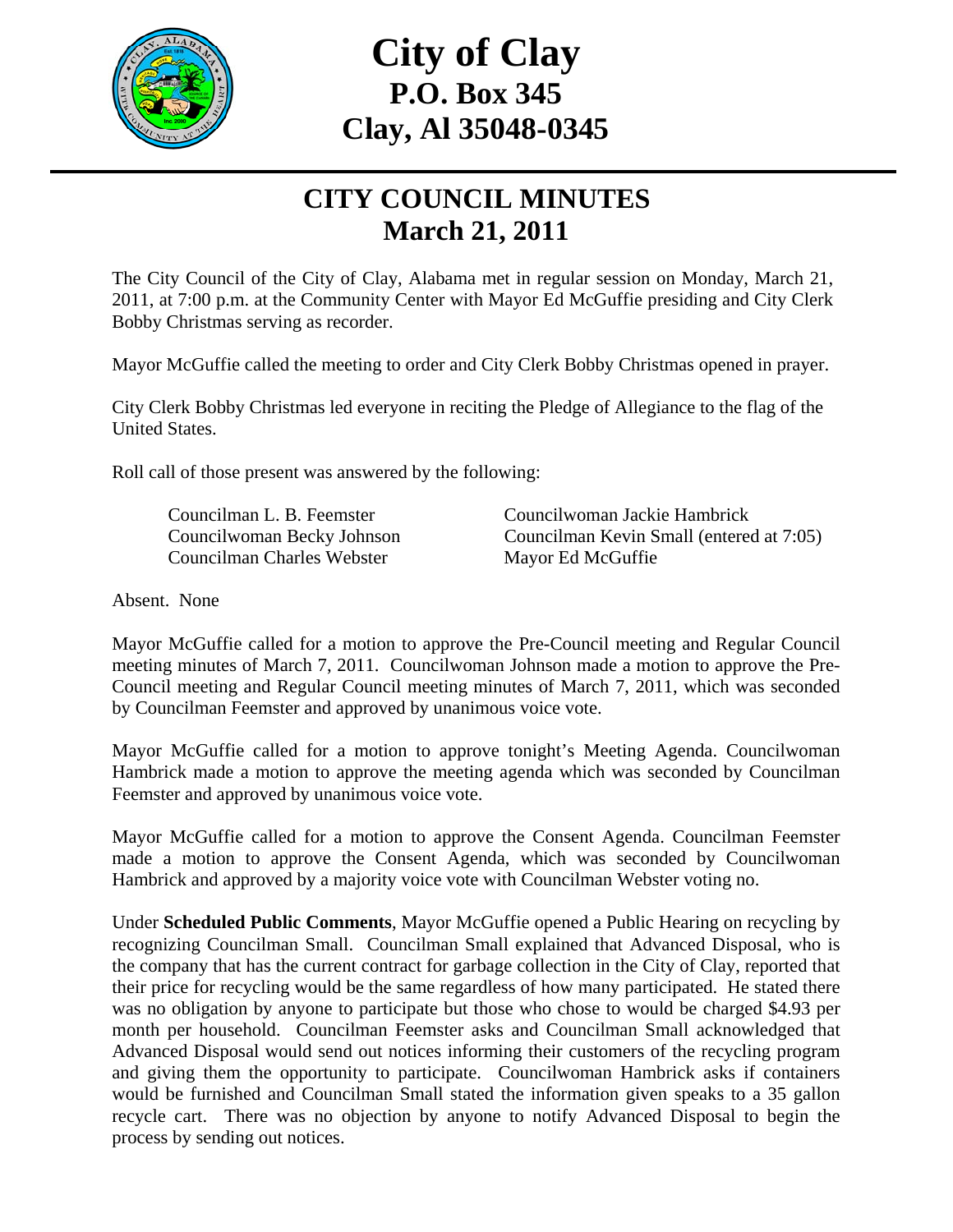

#### **City Council Meeting March 21, 2011**  Page 2

Under **Reports from Standing Committees** Mayor McGuffie recognized Councilman Feemster for a report from the **Public Safety Committee**. Councilman Feemster reported that he had filed for two projects for the Transportation Improvement Projects (TIP) being (1) work at Cosby Lake and (2) widening of Old Springville Road at Dug Hollow Road and from Deerfoot Parkway to BOSS Construction. He stated the Regional Planning Commission (RPC) had \$50 million for projects and had request for \$150 million in projects. He stated that the first phase of work for Old Springville Road was on the TIP which would be \$450,000 for engineering and the City would have to come up with a 20% match or \$90,000. He stated the Mayor planned to meet with County Commissioner Joe Knight to see if they could help with the match. He stated the engineering could begin in 2012. He stated that Phase 2 is scheduled for 2015 and would involve a \$2 million grant for purchasing right of way which would also include a 20% match.

Councilman Feemster announced that the Jefferson County Health Department had doggy stations they were going to give to the City that could be placed on the back side of Cosby Lake on the walking trail.

Councilwoman Hambrick was recognized for a report from the **Committee on Community Development, Environmental, Historical, Library and Seniors** and thanked everyone who attended the Library's first Book Club meeting where they discussed the book Fried Green Tomatoes last Thursday night. She stated the next Book Club meeting would discuss the book It's All Over But The Shouting by Rick Braggs and invited everyone to participate. She encouraged everyone to get to know Joy Lee, the Assistant Library Director, who was doing a great job at the Library and conducting the Book Club meetings. She announced there would be a summer reading program for the children and invited everyone to involve their children.

Councilwoman Hambrick asks Ms. Pat Feemster, Chairperson of the Environmental Committee, for an update on the directional signs. Ms. Feemster reported that the signs were ready and there was one issue on the placement of one of the signs.

Councilwoman Hambrick asks the Senior Citizens if they had a report and there was none. She announced that Ms. Linda Love, Director of the Senior Citizens Center, would be getting married this coming Saturday.

Councilwoman Hambrick thanked the city for the cleanup of the Ware Cemetery and stated the Clay Historical Society was working on getting a fence to go around the cemetery.

Under **Committee on Annexation, Business, Census, Planning & Zoning and Schools**, Councilwoman Johnson reported on the following: (1) the Mayor, Councilman and Mrs. Feemster, Councilwoman Johnson and City Clerk Bobby Christmas attended a Legislative Breakfast this morning at the Golden Rule on Highway 79 in Pinson. She reported that State Senators Slade Blackwell and Scott Beason were present and spoke at the breakfast; (2) she reported that there would be a meeting of the Clay May Days Committee tomorrow night at 6:30 at Cosby Lake and invited anyone interested to attend; (3) The Clay Chalkville Middle School Band received all superior ratings with distinction; and (4) there would be a Mayor's Prayer Breakfast on May 5 at First Baptist Church in Pinson. Councilwoman Johnson encouraged everyone to attend this breakfast.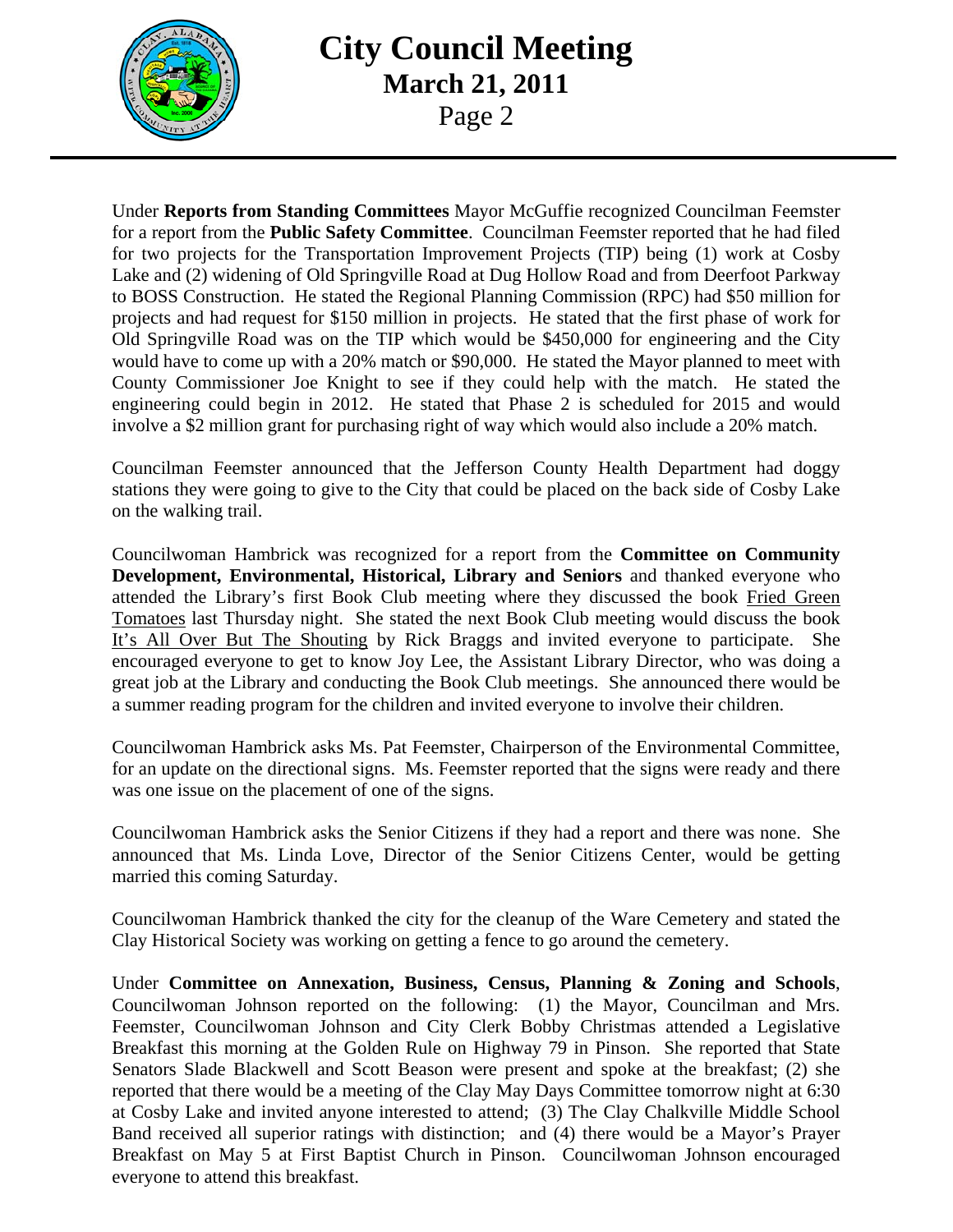

## **City Council Meeting March 21, 2011**  Page 3

Councilman Small was recognized for a report from the **Committee on Building Inspections, Sanitation, Streets and Utilities**. Councilman Small reported that the paving would begin tomorrow on the four roads approved for paving in the last City Council meeting.

Councilman Small made a motion to purchase a firewall for the computers at City Hall at \$695 which he explained would be a one-time purchase instead of the \$200 monthly currently being paid to lease one. Councilwoman Hambrick seconded the motion which was approved by a unanimous voice vote.

Councilman Small made a motion to purchase a server for City Hall at the cost of \$4,993 to replace the current server that is six years old and needs replacing. Councilwoman Hambrick seconded the motion which was approved by a unanimous voice vote.

Councilman Small recommended that the Council discuss the Gas Tax money once the increase is determined based on the 2010 Census. He stated the Council would need to decide what amount should be set aside for paving projects and what amount should be set aside for TIP projects. Mayor McGuffie agreed.

Councilman Webster was recognized for a report from the **Parks and Recreation Committee**. He reported that he had met with Councilwoman Hambrick, Councilwoman Johnson and Park Director Mike Stanley to discuss the Fishing Rodeo at Cosby Lake from 10:00 a.m. to 2:00 p.m. on May 7, 2011. He stated they met with Amy, Park Director at Center Point, for ideas to promote and conduct the rodeo based on her experience of having conducted three rodeos. She recommended having something to give to the kids and recommended giving them a rod and reel combo. Councilman Webster made a motion to purchase 150 rod and reels at \$1,023.96. Councilman Feemster suggested increasing the purchase amount to include the purchase of fish hooks and other accessories that will probably be needed for these rod and reels. Councilman Webster modified his motion to purchase 150 rod and reels with accessories at a price not to exceed \$1,500. Councilman Feemster seconded the motion which was approved by a unanimous voice vote.

Councilman Webster announced that the Community Wide Singings were being started back and the first singing will be April 23 at 6:00 p.m. at the Community Center.

Councilman Webster announced that the Park Board would meet Wednesday night March 23 at the Community Center to discuss playground equipment. He stated three people would be giving presentations on their equipment. Also, April 2 is opening day at the ballpark and invited everyone to attend.

Under the **Committee on Finance and Ordinance** Mayor McGuffie had no report.

Under **Reading of Petitions, Applications, Complaints, Appeals, Communications, etc.** Mayor McGuffie announced there was nothing to report.